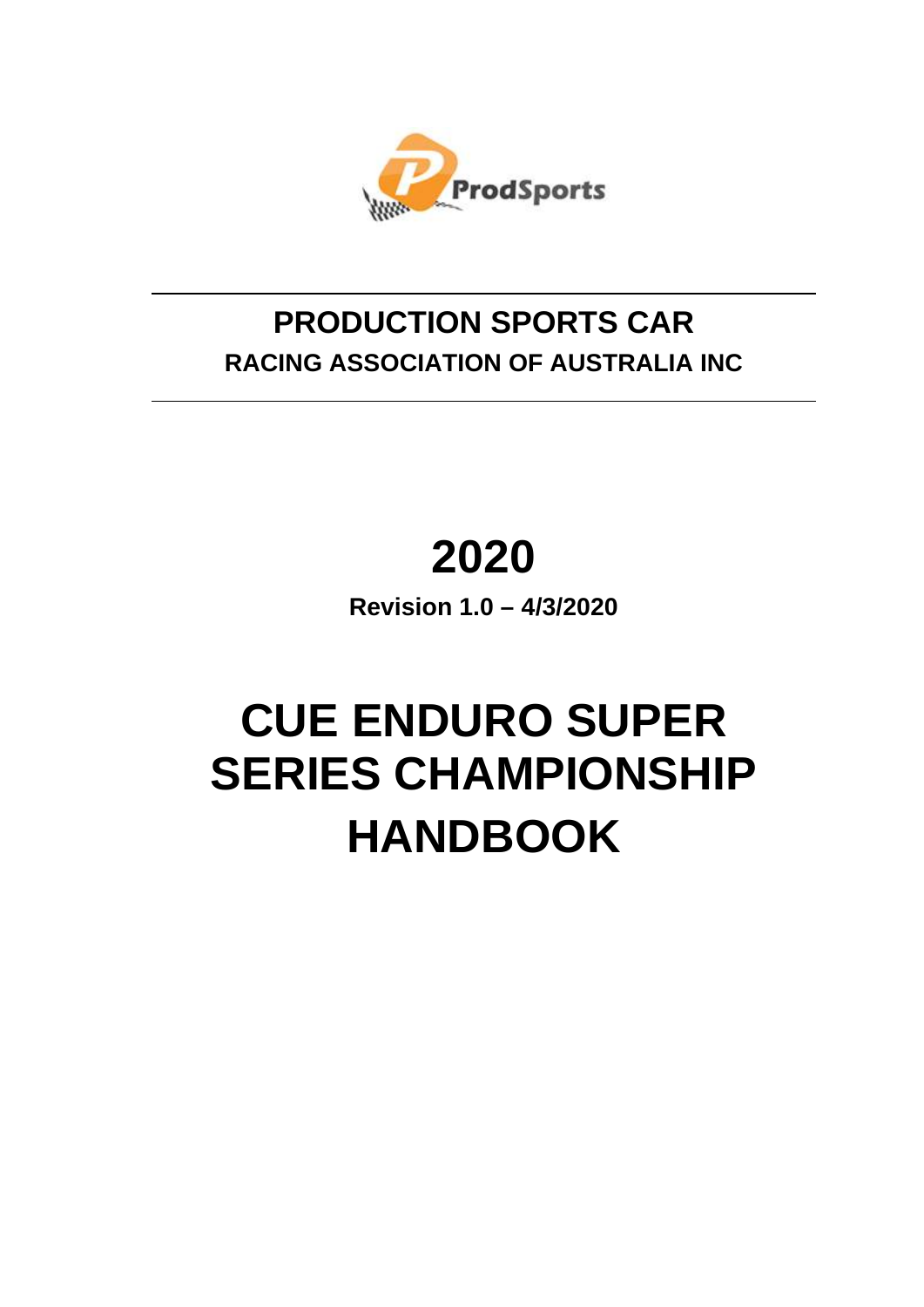## **TABLE OF CONTENTS**

| 1                      |             |  |  |  |  |  |
|------------------------|-------------|--|--|--|--|--|
| $\mathbf{2}$           |             |  |  |  |  |  |
| 3                      | 3.1<br>3.2  |  |  |  |  |  |
| $\boldsymbol{\Lambda}$ | 4.1<br>4.2  |  |  |  |  |  |
| 5                      | 5.1<br>5.2  |  |  |  |  |  |
| 6                      | 6.1<br>6.2  |  |  |  |  |  |
| $\overline{7}$         |             |  |  |  |  |  |
| 8                      |             |  |  |  |  |  |
| 9                      |             |  |  |  |  |  |
| 10                     |             |  |  |  |  |  |
| 11                     |             |  |  |  |  |  |
| 12                     | 121<br>12.2 |  |  |  |  |  |
|                        |             |  |  |  |  |  |
|                        |             |  |  |  |  |  |
|                        |             |  |  |  |  |  |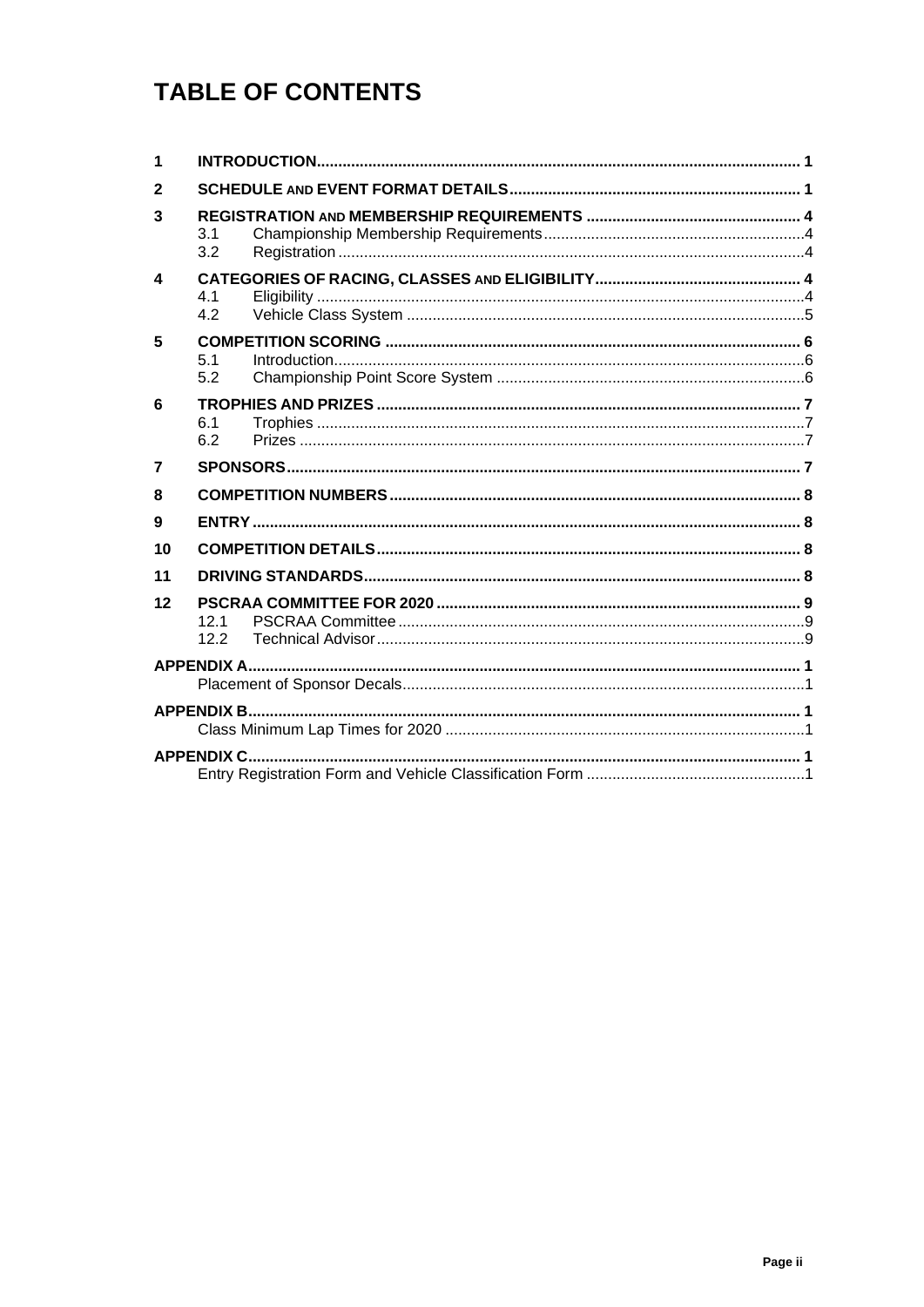## **GLOSSARY**

| Per Motorsport Australia definition i.e.: Groups 2B, Class I and Class II,                                                                                                                                             |  |  |  |  |  |
|------------------------------------------------------------------------------------------------------------------------------------------------------------------------------------------------------------------------|--|--|--|--|--|
|                                                                                                                                                                                                                        |  |  |  |  |  |
|                                                                                                                                                                                                                        |  |  |  |  |  |
|                                                                                                                                                                                                                        |  |  |  |  |  |
|                                                                                                                                                                                                                        |  |  |  |  |  |
|                                                                                                                                                                                                                        |  |  |  |  |  |
|                                                                                                                                                                                                                        |  |  |  |  |  |
| When the entered car crosses the start line at the beginning of a race                                                                                                                                                 |  |  |  |  |  |
|                                                                                                                                                                                                                        |  |  |  |  |  |
| For the purposes of this Handbook, cars that are described in the                                                                                                                                                      |  |  |  |  |  |
| Motorsport Australia Manual of Motorsport under Groups 2F and 2B,                                                                                                                                                      |  |  |  |  |  |
| Class I, Class II and Class III, and 2I, GT4 and eligible GT homologated                                                                                                                                               |  |  |  |  |  |
| cars (2015 or older).                                                                                                                                                                                                  |  |  |  |  |  |
| <b>Note 1:</b> All GT homologated cars are required to comply with the latest                                                                                                                                          |  |  |  |  |  |
|                                                                                                                                                                                                                        |  |  |  |  |  |
|                                                                                                                                                                                                                        |  |  |  |  |  |
| Balance of Performance must run the same restriction/homologations                                                                                                                                                     |  |  |  |  |  |
|                                                                                                                                                                                                                        |  |  |  |  |  |
| <b>Note 2:</b> Phillip Island has a 5 year and older policy for GT homologated                                                                                                                                         |  |  |  |  |  |
| cars as per their VSCRC 2020 Series Regulations, as a result entries                                                                                                                                                   |  |  |  |  |  |
|                                                                                                                                                                                                                        |  |  |  |  |  |
| the FIA Driver Categorisation Regulations and as outlined in the 2020<br>Australian GT Trophy Series Sporting and Technical Regulations and                                                                            |  |  |  |  |  |
| Vehicles manufactured by the same Manufacturer e.g. Mazda, MG,<br>Porsche etc.                                                                                                                                         |  |  |  |  |  |
|                                                                                                                                                                                                                        |  |  |  |  |  |
| Vehicles that have the same generic model designation or are of the<br>same basic silhouette, For example: Porsche 911 (types 911, 964, 993,                                                                           |  |  |  |  |  |
| 996 etc.), Mazda MX5 (NA, NB, NB8B), Nissan/Datsun Z (240Z, 260Z,                                                                                                                                                      |  |  |  |  |  |
| 280Z, 300ZX), Lotus Elise (Elise, Exige, Sport 200, etc.)                                                                                                                                                              |  |  |  |  |  |
| Original Equipment Manufacturer (i.e.: as delivered ex-manufacturer)<br>issue of the 2020 Australian GT Balance of Performance restrictions.<br>A Pro Driver is a Platinum or Gold classified driver as categorised by |  |  |  |  |  |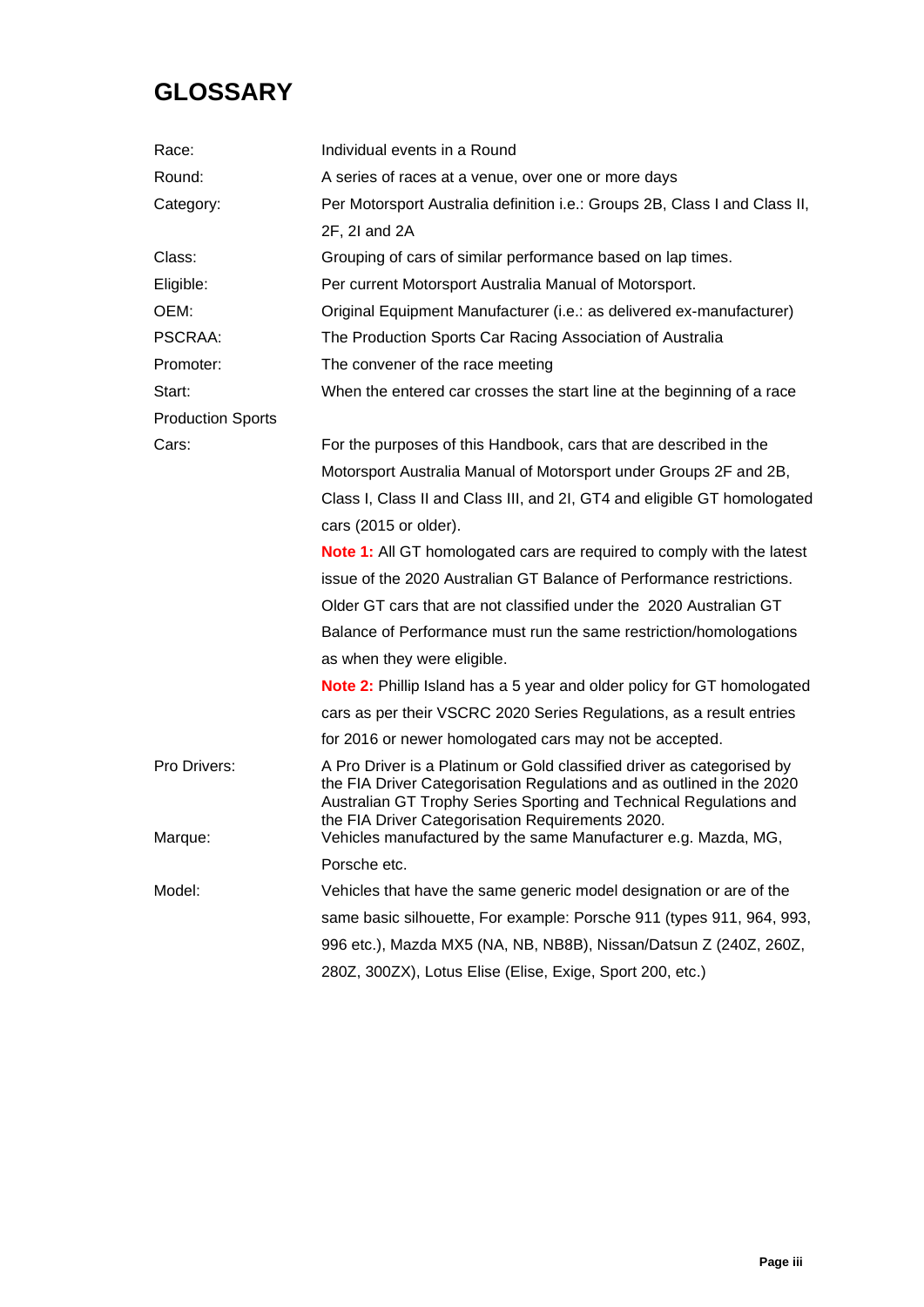## <span id="page-3-0"></span>**1 INTRODUCTION**

The 2020 CUE Enduro Super Series Championship (the "Championship") is a 2x one-hour format endurance championship for single and two-driver teams.

The format of the events will include two qualifying sessions and a 1 hour endurance race on Saturday, and a 1 hour endurance race on the Sunday, with each 1 hour endurance race including a compulsory pit stop, including optional change of driver for two driver teams.

Points will be allocated to drivers/teams from the one-hour races. The Championship will be based on four race events, two in New South Wales, one in Victoria and one TBA, with the best 3 events for each driver counting towards the drivers' overall point score total.

## <span id="page-3-1"></span>**2 SCHEDULE and EVENT FORMAT DETAILS**

- (a) The Schedule for the Championship is:
	- Round 1 Sydney Motor Sport Park (NSW) March 6-8, 2020.
	- Round 2 Bathurst (NSW) April 10-12, 2020.
	- Round 3 TBA.
	- Round 4 Phillip Island (VIC) November 28-29, 2020.
- (b) Eligibility Requirements: To be eligible to win the Championship, drivers must;
	- a. Be a paid member of PSCRAA (NSW), PSCRAQ (QLD) or PSCRV (VIC).
	- b. Have entered at least 3 of the 4 Championship rounds.
	- c. The best of 3 rounds will count towards the point scores for each driver, allowing drivers to either drop their worst round, or not enter one round.

#### (c) Event Format

All rounds will consist of the following format;

- 2x Qualifying Sessions on Friday or Saturday (Qualifying A & Qualifying B).
- 1x 1-hour Enduro Race on Saturday (Enduro A) with a compulsory pit stop.
- 1x 1-hour Enduro Race on Sunday (Enduro B) with a compulsory pit stop.

#### **IMPORTANT:**

**Note 1:** The minimum licence requirement to compete at Bathurst is a Motorsport Australia Clubman Circuit (CC) licence, and the committee will have the Secretary of the Event complete a licence check for all drivers at this event.

**Note 2:** The category management of the Bathurst event is being administered by Australian GT, therefore, all ProdSports competitors will have to run under the combined regulations of the 2020 ProdSports Enduro Handbook and the 2020 Australian GT Trophy Series Sporting and Technical Regulations, where there is a clash in the regulations then the Australian GT regulations will supersede the ProdSports regulations, this condition applies for the Bathurst event only.

- (d) Qualifying Details
	- i. For all events the following format will apply;
		- a. For two driver teams, Driver A completes Qualifying A. Driver B completes Qualifying B. Single drivers complete in both qualifying sessions.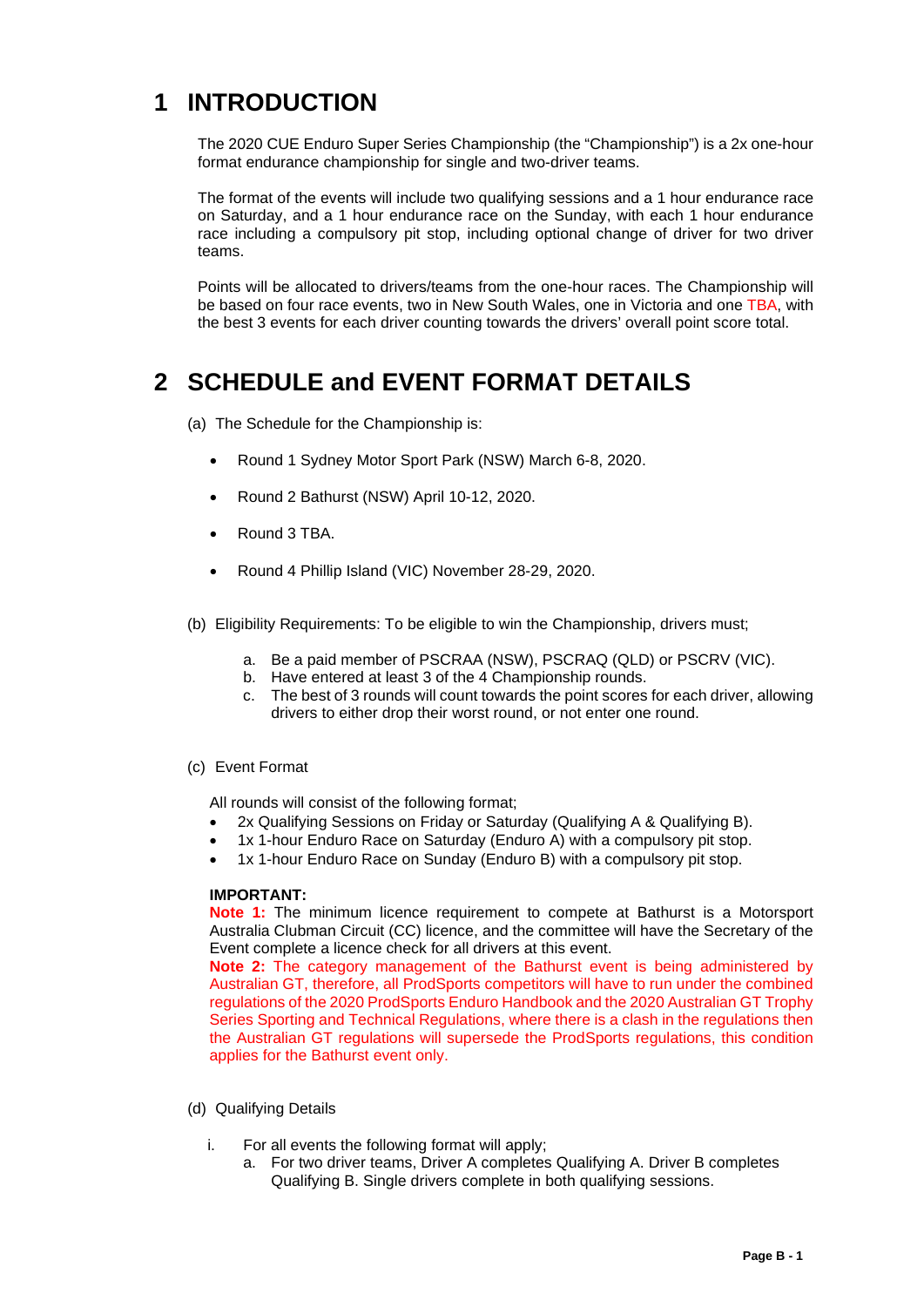- b. For single driver teams: The best time achieved from Qualifying A & Qualifying B for each vehicle will determine the vehicles starting position for the Enduro Race A (Saturday), based directly off the Natsoft or other official timing system 'combined qualifying' results sheets. For two driver teams: the best individual time achieved from qualifying by the nominated starting driver will determine the vehicles starting position for the Enduro Race A (Saturday), based directly off the Natsoft or other official timing system 'combined qualifying' results sheets.
- c. The owner/competitor of the vehicle for two driver teams must nominate the starting driver for the 1 hour Enduro Race A (Saturday) within 15mins of the completion of Qualifying B on the provided 'Driver Nomination' form. The starting driver does not need to be the driver that qualified fastest in the car, the nominated starting drivers qualifying time will determine the vehicles staring position for the Enduro Race A (Saturday)..
- d. The 1 hour Enduro Race B (Sunday) starting positions will be based off a 'progressive grid', with the starting positions being the finishing positions from the 1 hour Enduro Race A on Saturday.
- e. The owner/competitor of the vehicle for two driver teams must nominate the starting driver for the 1 hour Enduro Race B (Sunday) on Saturday afternoon no later than 5pm on the provided 'Driver Nomination' form.
- f. Competitors with two drivers may choose for each driver to complete a single one-hour race each in its entirety, rather than completing a driver change in each race. The competitor will need to notify the committee and race control of this intention within 15mins of the completion of the second qualifying session on Saturday, including which driver will be completing which one-hour race. The method of determining the race start positions will be unchanged, including the progressive grid for the Sunday race, as the race start positions are based on the vehicle not the driver. Each driver will receive normal points for each race based on the finishing position of the vehicle in each race.
- ii. Pro Driver teams: if a 2 driver team includes a Pro Driver then the Pro Driver is only permitted to drive for a maximum 25min stint per race. A Pro Driver is a Platinum or Gold classified driver as categorised by the FIA Driver Categorisation Regulations and as outlined in the 2020 Australian GT Trophy Series Sporting and Technical Regulations and the FIA Driver Categorisation Requirements 2020, these documents will be made available on the ProdSports website [www.prodsports.com.au](http://www.prodsports.com.au/)

**Note:** a Pro Driver team gets an additional 10sec time penalty during the Compulsory Pit Stop i.e 70sec timed stationary pit stop.

- iii. During Scrutiny, each driver within the team will be provided with stickers identifying Drivers and Co-Drivers to be applied to the left or right side of their helmet as appropriate to left or right hand drive vehicle. **(Note: at Bathurst if a driver is also competing in the Bathurst 6hr, the Bathurst 6hr ID sticker takes precedence and will be the same ID regardless)**
- iv. The starting grid positions for all races will be directly based off the Natsoft or other official timing system results, as detailed above.
- v. Starting Driver Nomination forms must be submitted to the Race Administration Office by the required times as detailed above. If no form is received by the required time, Driver A must start the corresponding one-hour race. At this time a Nominated Starting Driver Sticker will be issued, to be placed on the Nominated Starting Driver's Helmet on the left or right hand side as appropriate to the vehicle.

#### (e) Race Details

- i. Single drivers will be eligible to compete in all races during an event weekend.
- ii. The 1 hour Enduro Races shall be 60mins commencing from when the flag drops or lights go out to start the race. The compulsory pit stop window shall commence from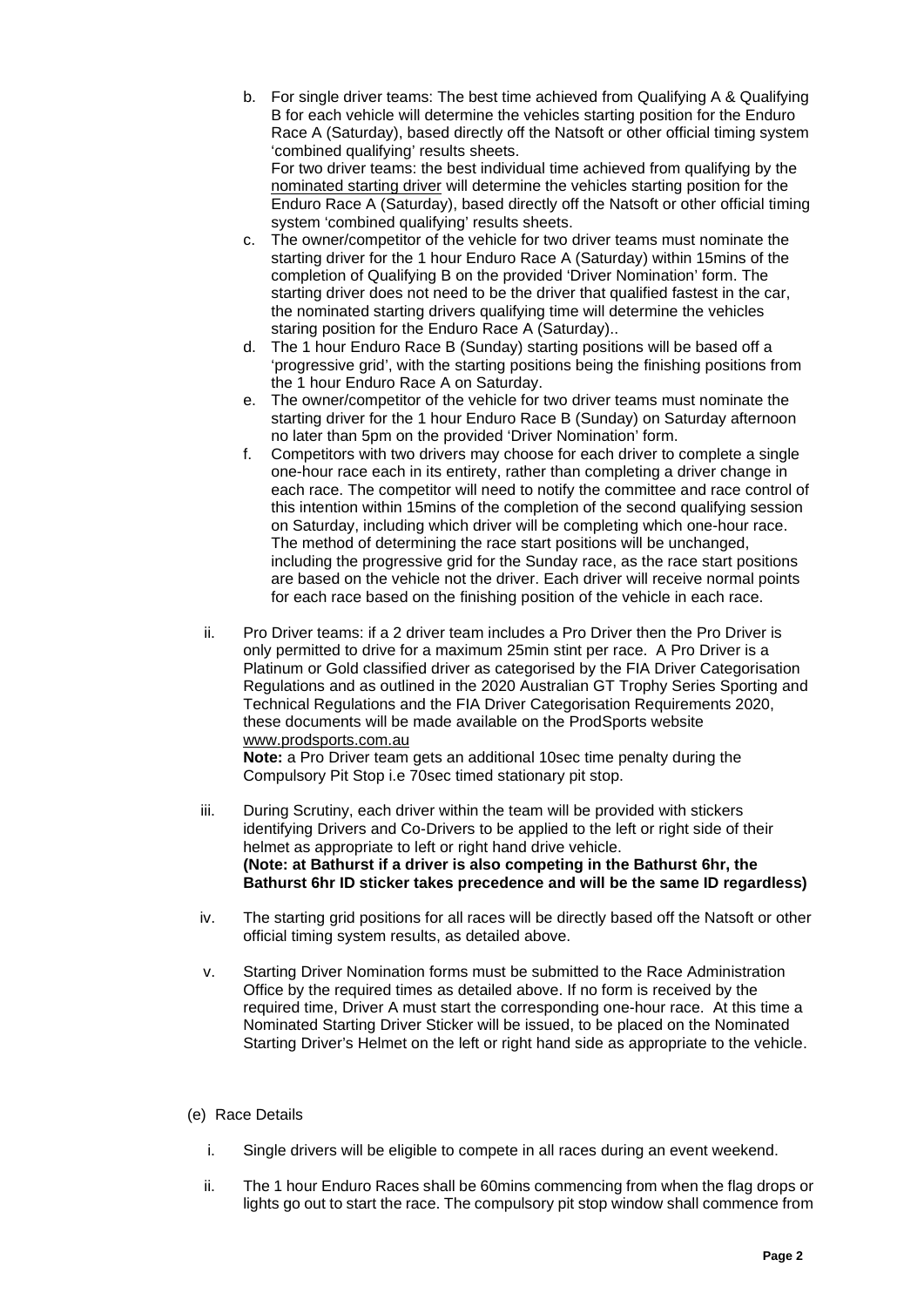20min after the start of the race until 40min after the start of the race.

- iii. **Wet Race Starts:** The normal starting procedure will be a non-championship standing start. However, at the discretion of the Clerk of the Course and the on track PSCRAA Committee representative, where the Clerk of the Course declares the track WET for race start, the start procedure shall be a Safety Car Rolling Start Single File, according to the following procedure.
	- a. The safety car will lead the cars out of pit lane exit with its lights turned on for the formation lap. The safety car will turn its lights off and enter the pit lane entry at the end of the formation lap, assuming the cars are in a satisfactory single file. If the Clerk of the Course decides that a second or subsequent formation lap is required, then the safety car will not turn its lights off and will proceed around the track for another formation lap.
	- b. Once the safety car enters the pit lane entry, the lead car MUST maintain 80kph until crossing the start line, and all following cars MUST remain in single file until they have crossed the start line.
	- c. The starter will withdraw the safety car board from the start line and a green light will be displayed on the start display panel (where applicable), and waved green flags will be displayed at all flag points signaling the commencement of the race.
- (f) Compulsory Pit Stop
	- (i) The Single Driver format below for the compulsory pit stop will apply for all drivers from two driver teams who are each completing a one-hour race in its entirety as per section 2 / (d) / i / f above.
	- (ii) During all 1-hour races there will be a 60sec compulsory pit stop between the twentieth minute and the fortieth minute for all drivers. Two driver teams will be required to complete a driver change during this pit stop, excluding competitors that nominate each driver to complete an entire 1-hour race each, as per section 2 / (d) / i / f above. To be a valid compulsory pit stop each competitor must pass the control line at pit entry after the twentieth minute of the race and before the fortieth minute of the race. A hooter may sound at the start / finish line at the twentieth and fortieth minutes. For Pro Driver teams, there will be a 70sec compulsory pit stop between the twentieth minute and the fortieth minute, with a Pro Driver only permitted to drive for a maximum 25min stint per race.
	- (iii) The compulsory pit stop requires the car to remain stationary for a minimum of 60sec (or 70sec for a Pro Driver team). The Car controller is to ensure that the vehicle remains stationary for a minimum of 60sec (or 70sec for a Pro Driver team) before allowing the car to safely depart from its pit lane bay.
	- (iv) Failure to conduct a compulsory pit stop of 60sec (or 70sec for a Pro Driver team) or a Pro Driver exceeds their 25min race duration during the defined window will attract a 10 minute time penalty, and failure to conduct a compulsory pit stop at all will attract a 10 minute time penalty. If a Pro Driver exceeds their 25min race duration then a penalty of 1 lap will be added to their time for each minute exceeded.
	- (v) Single drivers will not be required to exit the vehicle during this 60sec (or 70sec) compulsory pit stop.
	- (vi) Pit stops for other reasons are allowed at any time. Competitors are to arrange a garage at which pit stops are to take place. The number of personnel during all pit stops is as per paragraph (viii) below.
	- (vii) During all pit stop procedures the car must be under the management of a designated car controller who must remain in the front of the car and is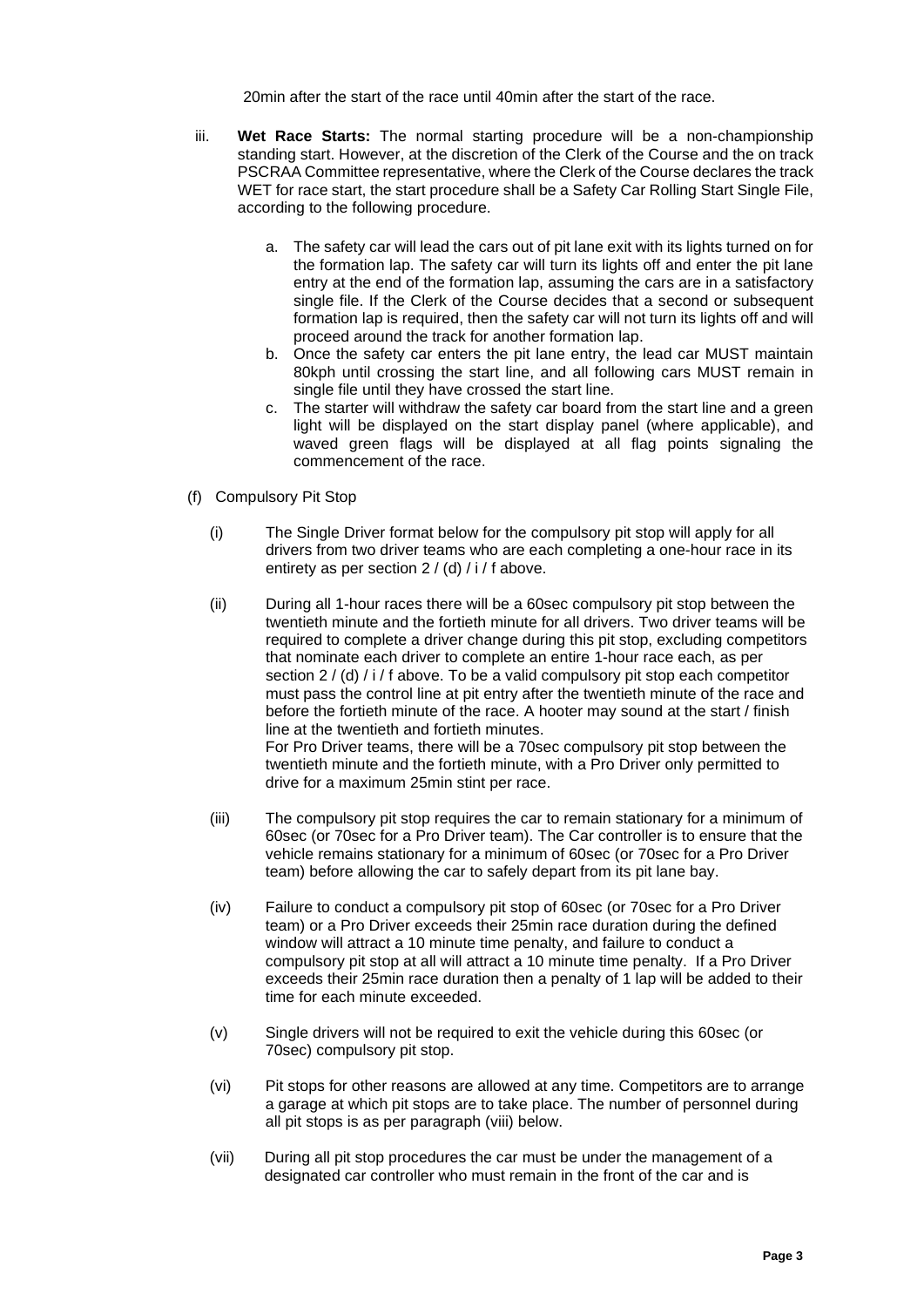responsible for its safe departure from its pit lane bay. The car controller is not permitted to undertake any work on the car.

- (viii) Two people may assist with the pit stop. There may be a total of five people in pit lane during the pit stop for two driver teams (Driver A, Driver B, Car controller and two assistants). For single drivers a total of four people can be in pit lane during the stop (Driver, Car controller and two assistants). For two driver entries the exiting driver may also assist with the driver change.
- (ix) Servicing of the vehicle may be carried out during the compulsory pit stop but the number of people is limited to those listed in viii above. The penalty for extra people in pit lane will result in a pit lane drive through penalty.
- (x) All equipment and personnel (including the replacement Driver), except the car controller, must remain behind the pit lane line (red line) until the vehicle has come to a complete stop. All equipment and personnel except the car controller must be back over the pit lane line (red line) prior to the car being released.
- (xi) Vehicles can be moved into a garage to have further work conducted on the vehicle. Once in the garage the number of people working on the car is no longer limited until the vehicle re-enters pit lane. For Bathurst round, garages are not available on pit lane, if extensive works are required then they must be safely undertaken in a pit lane bay or in the rear paddock area (behind the pit lane). Re-entry to the race track must be undertaken via the dummy grid.
- (xii) There will be no refuelling permitted during the compulsory pit stop or races.
- (xiii) A maximum of two crew may be present at the pit lane signalling wall at any one time.

## <span id="page-6-0"></span>**3 REGISTRATION and MEMBERSHIP REQUIREMENTS**

#### <span id="page-6-1"></span>**3.1 Championship Membership Requirements**

It is a condition of entry for all events of the Championship that all drivers (including codrivers) are paid members of either of the following affiliated clubs;

- Production Sports Car Racing Association of Australia (PSCRAA).
- Production Sports Car Racing Association of Queensland (PSCRAQ).
- Production Sports Car Racing Victoria (PSCRV).

#### <span id="page-6-2"></span>**3.2 Registration**

To be eligible to participate in the Championship, participants must register with the PSCRAA. The Championship Registration Form (Appendix C) is to be forwarded to:

Treasurer: Tony Cameron Phone: 0433 088 360 Email: tony.cameron1@nikon.com

## <span id="page-6-3"></span>**4 CATEGORIES OF RACING, CLASSES and ELIGIBILITY**

#### <span id="page-6-4"></span>**4.1 Eligibility**

a) Eligible vehicles are those which comply with the 2019 Motorsport Australia Manual Group 2B Class I, Group 2B Class II, Group 2B Class III, Group 2F or Group S regulations, GT4 and eligible GT homologated vehicles complying with the relevant national regulations for the year of competition based on the specification that they will be raced as. Motorsport Australia Class 2B freedoms cannot be applied to GT vehicles. Eligible GT vehicles are 2015 or older GT homologated vehicles, which are required to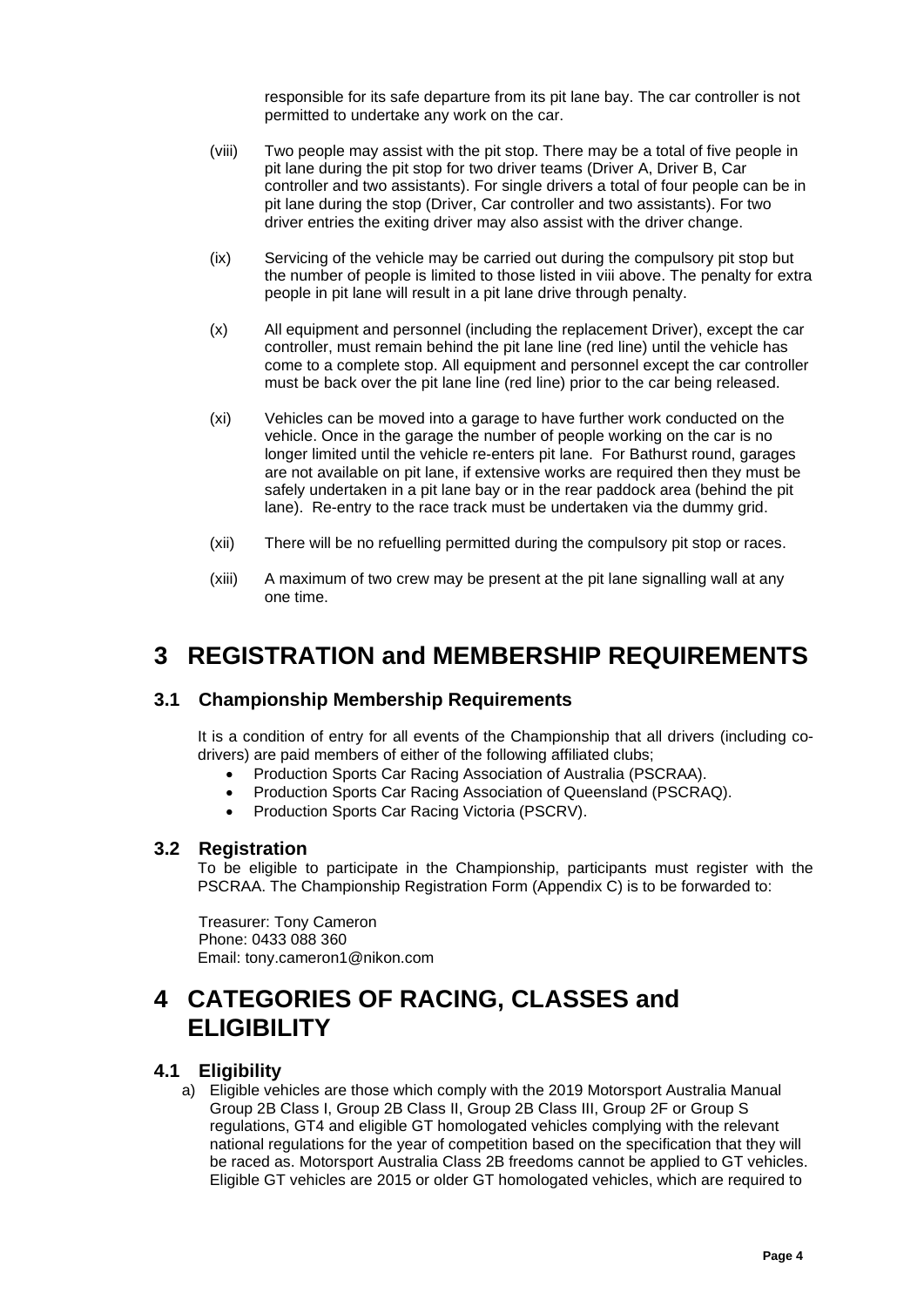comply with the latest issue of the 2020 Australian GT Balance of Performance restrictions.

**Note:** Phillip Island has a 5 year and older policy for GT homologated cars as per their VSCRC 2019 Series Regulations, as a result, entries for 2016 and newer homologated cars will not be accepted.

- b) Group 2B vehicles and two door sports coupes that do not fully comply with Motorsport Australia 2B regulations may also be accepted on an application by application basis.
- c) It is the competitors' responsibility to ensure their vehicle complies with the correct regulations at all times. Penalties, exclusion from point scores, trophies and/or exclusion from events may apply.
- d) The PSCRAA Committee reserves the right to refuse an entry from a competitor if their driving standards or actions are deemed to be dangerous or not within the spirit of competition. For example, constant or blatant disregard of yellow flags or safety car or causing an avoidable accident.
- e) All vehicles are to be fitted with an FIA approved or equivalent rear high intensity red light (rain light) which is to be illuminated whenever there are wet conditions.
- f) All competitors (including all 2F competitors) may use a 'wet' racing tyre.
- g) Competitors are reminded that possession of a Motorsport Australia Logbook does not constitute compliance with, or eligibility for, Championships conducted under these Regulations. Furthermore, the Association reserves the right to exclude any cars from the point score.
- h) A vehicle found to be ineligible will be given a written report and a reasonable amount of time to remedy the problem. This time allocation will be at the discretion of the Eligibility Advisor and the Stewards and may be as short as the next race. The vehicle will not be eligible for points until rectified; any irreconcilable matter shall be referred to Motorsport Australia for adjudication.

#### <span id="page-7-0"></span>**4.2 Vehicle Class System**

- (a) The following classes will apply in 2020;
	- Class GT All GT log booked cars complying with the latest issue of the 2020 Australian GT Balance of Performance restrictions (no minimum lap times apply).
	- Class A 2B cars with lap times quicker than Class B (see attachment B, no minimum lap times apply).
	- Class  $B 2B$  cars with lap times to be advised (see attachment B).
	- Class  $C 2B$  cars with lap times to be advised (see attachment B).
	- Class F All 2F, Group S and Porsche 944 Challenge cars.

(b) The following rules will apply to the class structure;

- i. Lap times for all classes for all the tracks that we race at will be set and published at the beginning of the year and will be fixed for the entire year. Please refer Appendix B below for class lap times for 2020. If we need to make adjustments, these adjustments will be made at the end of the year for the following year.
- ii. Classes will be assigned based on the fastest lap time for the vehicle during qualifying and race sessions for the event. There will be zero dispensation given for cars that break out of their class time.
- iii. For two drivers team, the nominated starting driver's best qualifying lap time will set the start grid for Race A (Saturday), this is not based on the fastest time of either driver. The class designation is for the car not the driver.
- iv. Points will only be allocated to drivers who complete races as according to Natsoft or other official timing system results.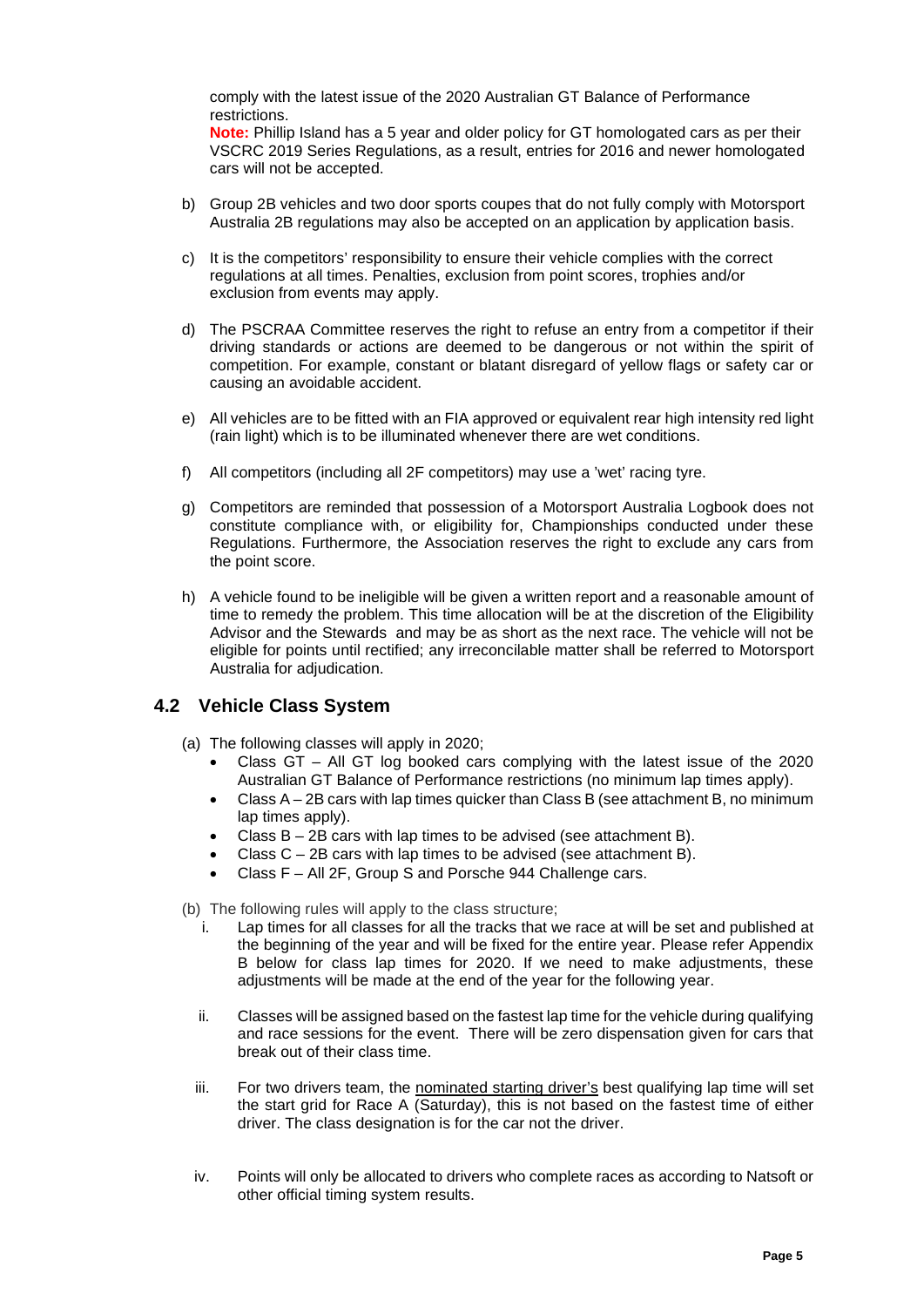v. Any drivers decelerating suddenly or slowing down obviously within 500m of the start/finish line will be reported to the Stewards and may be excluded from the event. Event Officials will be the sole judge of fact in this matter. This is dangerous to all drivers and will not be considered acceptable conduct.

## <span id="page-8-0"></span>**5 COMPETITION SCORING**

#### <span id="page-8-1"></span>**5.1 Introduction**

- a) The PSCRAA conducts the Championship for the benefit of its Members.
- b) Points for drivers competing in grids containing non-eligible vehicles, or vehicles not officially classified, shall be calculated assuming such vehicles did not race.
- c) The Championship points will be allocated according to the point score rules and a register will be kept by the Association's Registrar and will publish them on the Association's website (www.prodsports.com.au). In any dispute over points, his decision is final and binding on all parties.
- d) In order to assist in the point scoring, competitors are to ensure they are using their registered competition number for all events (see section 8)
- e) Cross entered drivers must be Driver A in one car and Driver B in the other car on the respective entry forms.

#### <span id="page-8-2"></span>**5.2 Championship Point Score System**

- a) Points will be awarded for the first 10 place getters in each Class (GT, A, B, C and F, see Paragraph (g) below).
- b) The points awarded for the one hour races are based on the points allocation in item 5.2 f) below
- c) All drivers including each driver of a two driver team will receive full points for each enduro race.
- d) Drivers will accumulate points across classes. If your car is a Class B car at one track and Class A at another track, these points will accumulate.
- e) Drivers will also accumulate points if driving different vehicles at different events. However cross entered drivers (driving two vehicles at any one event as both Driver A and Driver B respectively), will only receive points for their Driver A vehicle entry at this event. The only exception to this rule shall be if the Driver A vehicle fails to enter the racetrack for any session during the race weekend (excluding practice only sessions), in which case the driver will accumulate points for their Driver B vehicle entry.
- f) Points allocation will be as follows for each class for each 1-hour endurance race:

| <b>Position in Class</b> | <b>Enduro Race Points</b> |
|--------------------------|---------------------------|
| 1st                      | 16 points                 |
| 2 <sub>nd</sub>          | 14 points                 |
| 3 <sup>rd</sup>          | 12 points                 |
| 4 <sup>th</sup>          | 10 points                 |
| 5 <sup>th</sup>          | 9 points                  |
| 6 <sup>th</sup>          | 8 points                  |
| 7th                      | 7 points                  |
| 8 <sup>th</sup>          | 6 points                  |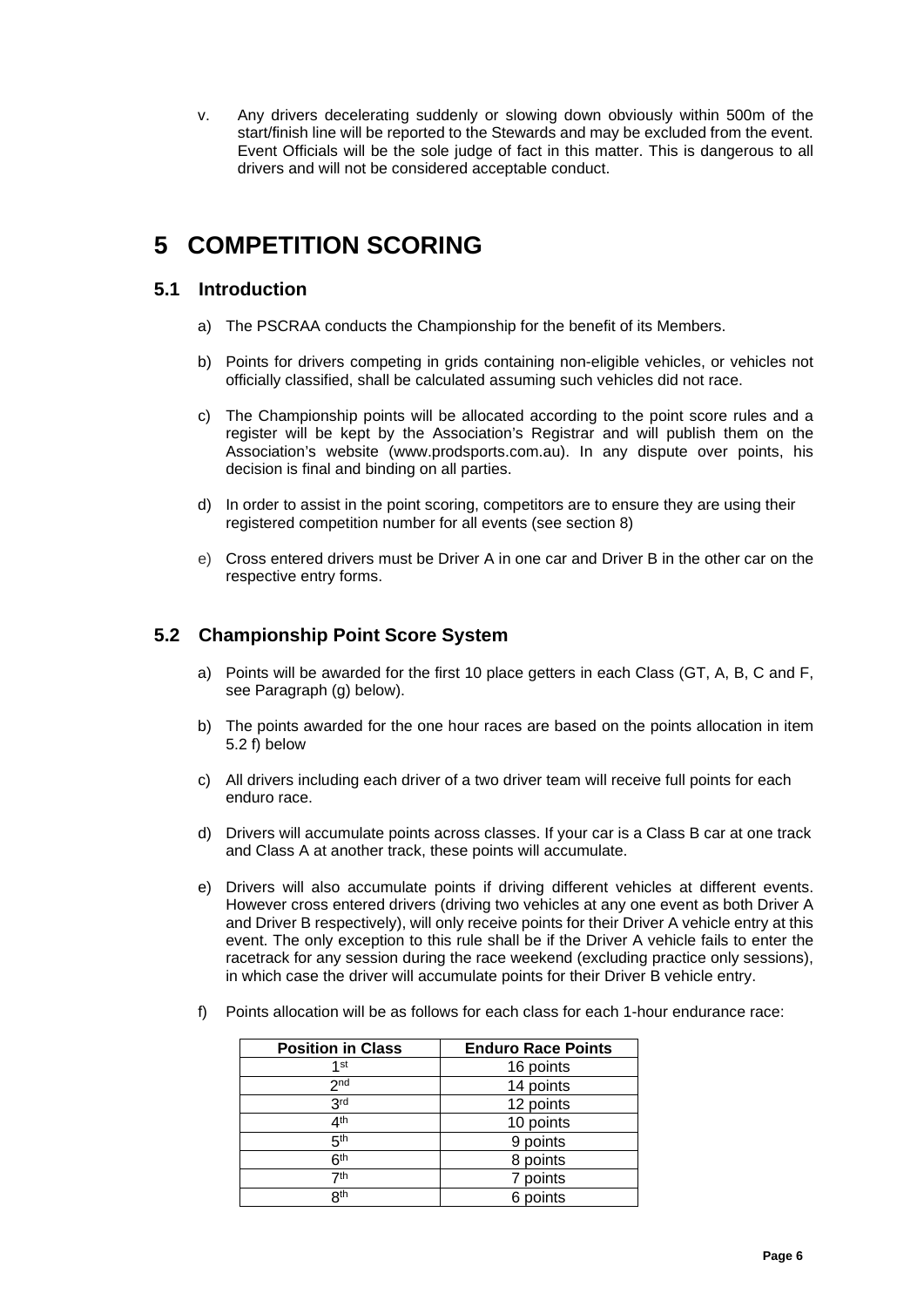| Qth         | 5 points |
|-------------|----------|
| $\sim$<br>u | points   |

## <span id="page-9-0"></span>**6 TROPHIES AND PRIZES**

#### <span id="page-9-1"></span>**6.1 Trophies**

- a) Round Trophies
	- i. Round trophies will be issued based on the Natsoft or other official timing system results for the final race of the weekend.
	- ii. Classes for Round Trophies will be based off the fastest lap time for the vehicle during all official sessions of the event (qualifying and race sessions).
	- iii. Any vehicles deemed ineligible for Championship points will be ineligible to win a round trophy.
	- iv. Trophies will be presented for first, second and third place in all classes, assuming there are vehicles eligible to fill each of these places.
- b) Enduro Championship Trophies
	- i. Enduro Championship point score totals will be based off the best 3 round results for each driver.
	- ii. The driver accumulating the highest points total becomes the outright Enduro Champion. Trophies will also be awarded to 2nd and 3rd places outright.
	- iii. In the event of a tied result, a count back will be done to ascertain which driver scored the most first places, then the most second places, then the most third places. If the result is still tied, then joint winners or place getters will be declared.
	- iv. If the outright Enduro Driver Champion is not the owner of the vehicle driven, an 'Enduro Championship Race Car' trophy will be awarded to the owner of the vehicle by the PSCRAA Committee.
	- v. Other trophies may be awarded at the PSCRAA Committee's discretion.

#### <span id="page-9-2"></span>**6.2 Prizes**

The Association, depending upon availability and sponsor requirements, may award sponsor prizes at individual rounds and/or for the overall Championship winners.

## <span id="page-9-3"></span>**7 SPONSORS**

ProdSports (PSCRAA) is pleased to have the following major sponsors of the championship:

- Sponsor 1: Industrie Clothing
- Sponsor 2: Cue Clothing Company
- Sponsor 3: Perfect Auto Body
- Sponsor 4: Bright Printing Group

Every car entered in all races must carry sponsorship advertising stickers on their race vehicles as provided by the Association including;

- "Sponsor1" windscreen banners positioned on the top of the front windscreen.
- "Sponsor2" advertising stickers positioned on the rear quarter panel on both sides.
- "Sponsor3" advertising stickers above the racing number panel on both sides.
- Any additional advertising stickers as directed by the PSCRAA committee.

Any competitor refusing or failing to carry Championship sponsorship advertising in any race may be excluded from the race and will not be eligible to accrue points or receive awards.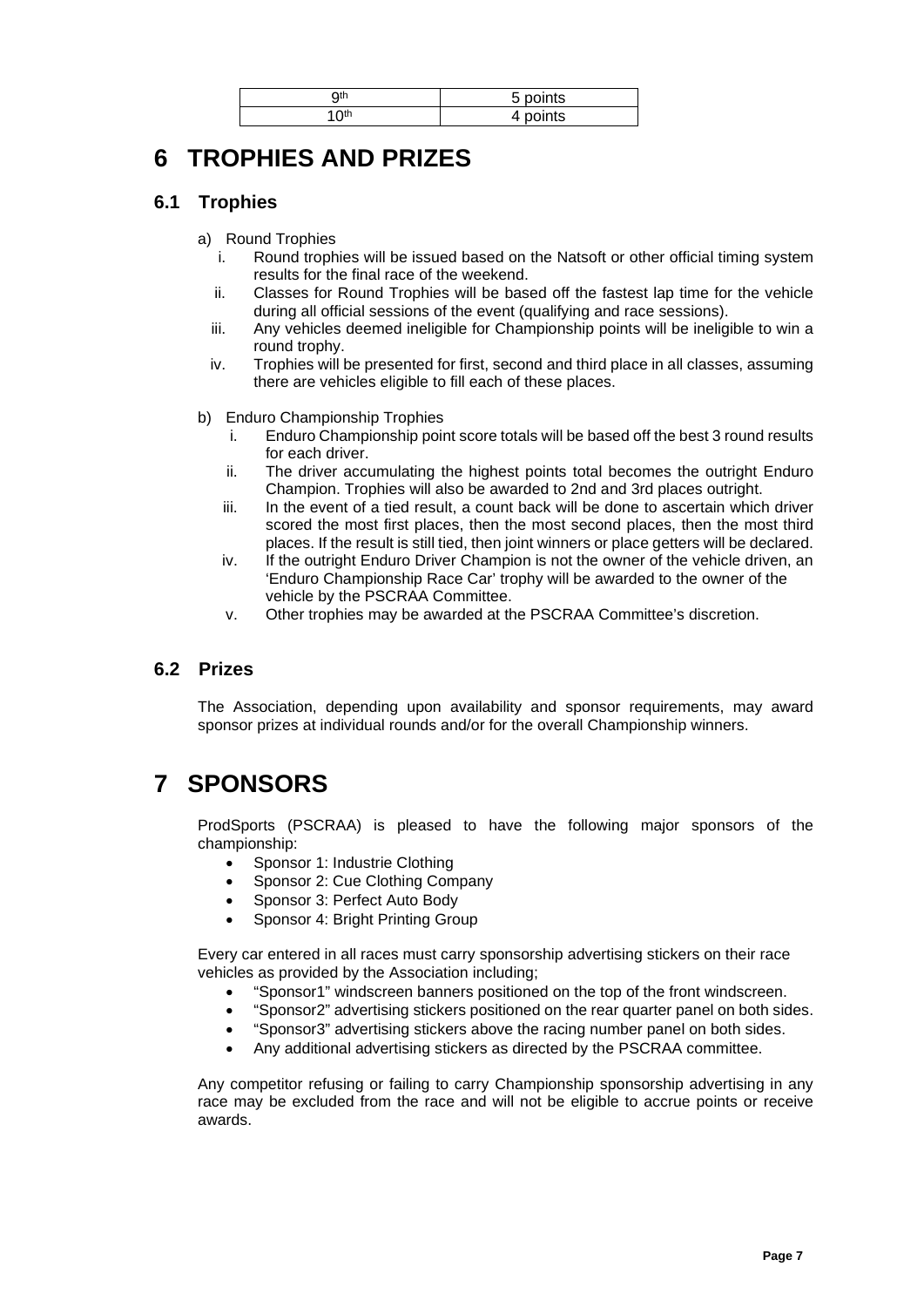## <span id="page-10-0"></span>**8 COMPETITION NUMBERS**

The Association Registrar shall maintain a register of racing numbers for the Championship.

A competitor may request any competition number from the Registrar. If the number is not already taken by an existing member, then it may be allocated to the competitor.

All race vehicles must display their Category (GT, 2B or 2F) in 100mm high letters next to each of their side panel vehicle numbers.

Competitors must compete under the competition number allocated by the Association. If this is not possible, they are to inform the Competition Secretary of the number change. Failure to do so may result in points being forfeited.

The number 1 is reserved and allocated to the prior year outright champion.

#### <span id="page-10-1"></span>**9 ENTRY**

Entries to individual events will be directed to the event Promoter. Entry forms will be available on the PSCRAA website [www.prodsports.com.au](http://www.prodsports.com.au/)

Promoters shall issue supplementary and further regulations.

If a competitor has not received information about a round and how to enter six weeks before an event, he should contact the Competition Secretary.

### <span id="page-10-2"></span>**10 COMPETITION DETAILS**

Competition details are specified in the Sports Car Enduro Further Supplementary Regulations for each specific event which are issued with further supplementary regulations for the event by the event organizer. Available on [www.prodsports.com.au](http://www.prodsports.com.au/)

### <span id="page-10-3"></span>**11 DRIVING STANDARDS**

All competitors are to observe strict driving standards as per Motorsport Australia regulations and the PSCRAA Driving Standards Notes from the PSCRAA website [www.prodsports.com.au](http://www.prodsports.com.au/)

Participants involved in serious incidents, especially involving breaches of NCR Part ix Penalties and more particularly NCR 183 (i) & (ii) will be the subject of a PSCRAA request to the Driving Standards Advisor and the Stewards for penalties to be increased to include exclusion from the current and in serious cases, future events.

Driving standards apply on the racing surface itself, the paddock, marshalling area, the pit lane and within the circuit confines generally. All competitors are also expected to observe appropriate behaviour in and out of the car. Failure to observe appropriate behaviour will result in an official report to the Stewards. All series competitors are asked to confirm their agreement to these driving standards, including the acknowledgement that breaches may result in event exclusion and even extend to exclusion from future events.

Entries will not be accepted from competitors who do not confirm their agreement to be bound by this code of driving standards.

Submission of an entry will be considered to be agreement with this code.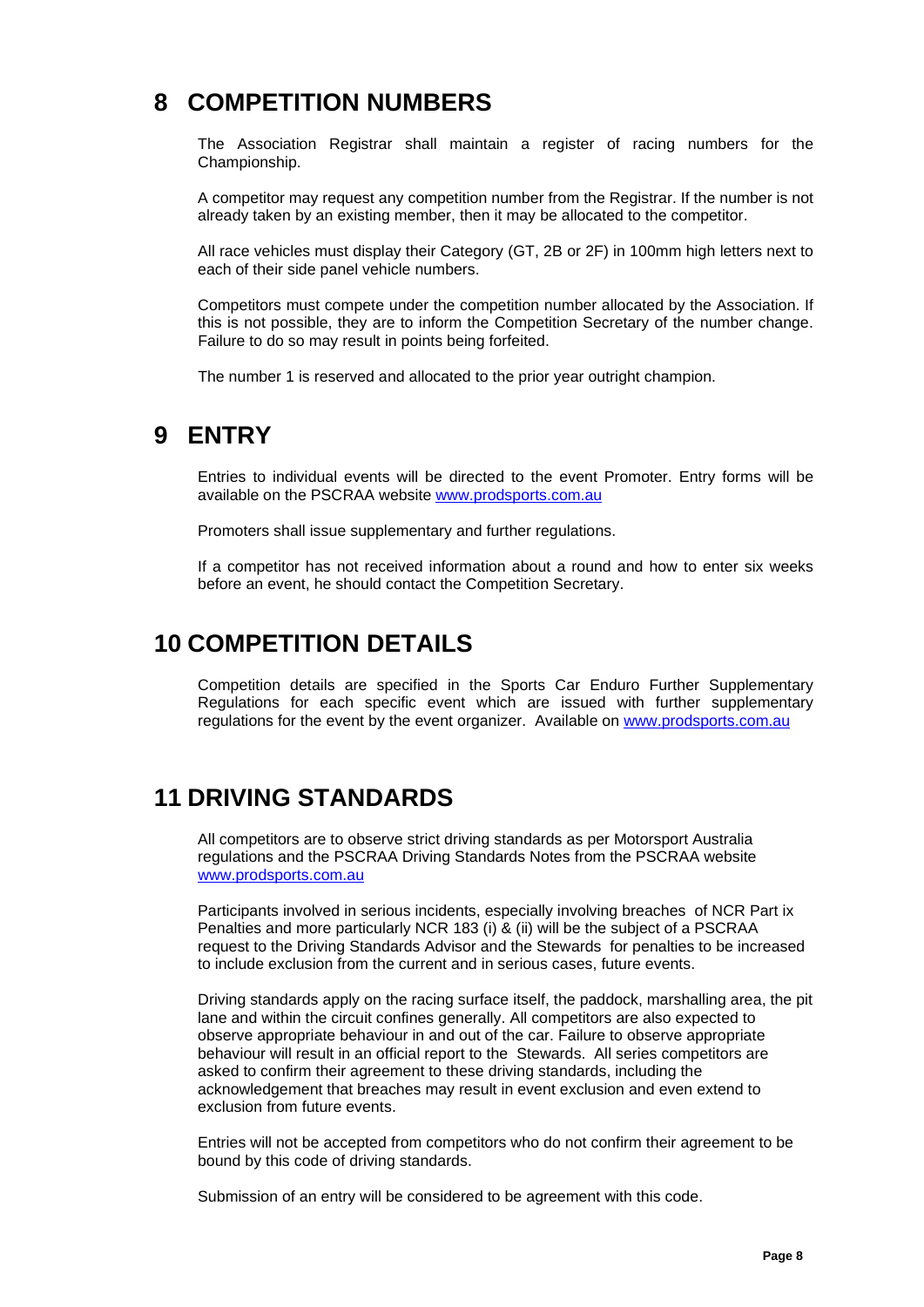## <span id="page-11-0"></span>**12 PSCRAA COMMITTEE FOR 2019**

#### <span id="page-11-1"></span>**12.1 PSCRAA Committee**

President: Arthur Magaitis Phone: 0419 987 780 Email: arthur@primisprojects.com.au

Vice President: Craig Burgess Phone: 0418 460 010 Email: craig@platinum-helicopters.com.au

Treasurer: Tony Cameron Phone: 0433 088 360 Email: tony.cameron1@nikon.com

Secretary: Anthony Soole Phone: 0419 044 472 Email: anthony@pistore.com.au

#### **General Members**

Shane Domaschenz Marcel Zalloua Email: shanedom@yahoo.com.au

Adam Burgess Phone: 0407 079 491 Email: Adamcraigburgess@gmail.com

## **Queensland Representatives**

Phone: 0403 029 315<br>
Email: prodsportsqld@gmail.com Email: hen.mo@bigpond.net.au Email: prodsportsqld@gmail.com

Dave Barram Phone: Email: dave.barram@yahoo.com

#### **Victoria Representative**

Owen Boak Phone: 0407 224 364 Email: owen@elementsclean.com.au

#### **12.2 Technical Advisor**

<span id="page-11-2"></span>Glenn Townsend Phone: 0418 677 095 Email: [gjdrtownsend@optusnet.com.au](mailto:gjdrtownsend@optusnet.com.au)

## **Driving Standards Advisor**

TBA Phone: Email:

> **Production Sports Car Racing Association Inc. [www.prodsports.com.au](http://www.prodsports.com.au/)**



Phone: 0410 644 754 Phone: 0402 873 825

Henri Van Roden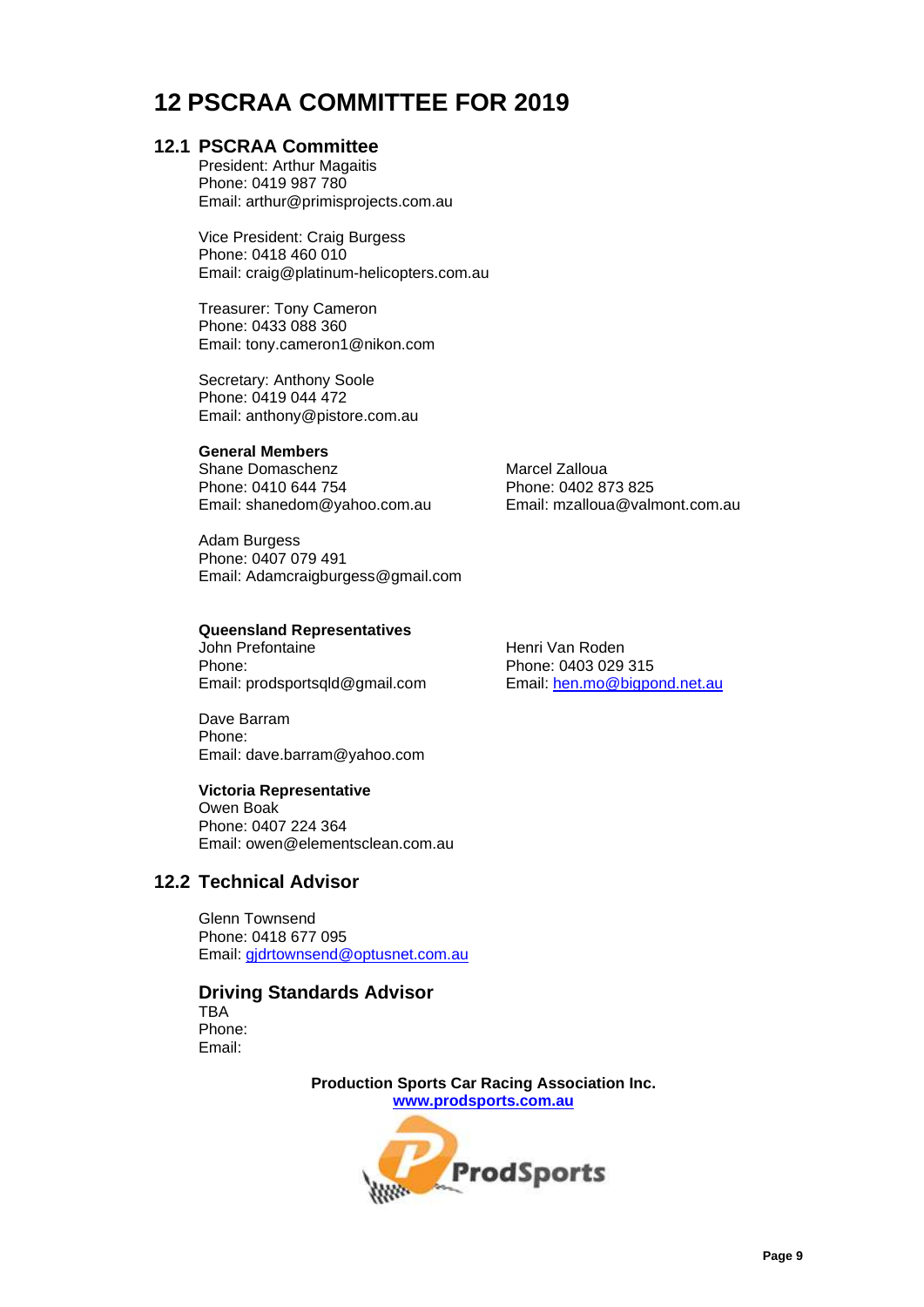## **APPENDIX A**

#### <span id="page-12-1"></span><span id="page-12-0"></span>**Placement of Sponsor Decals**

Sponsor decals are to be positioned as indicated below.

- 1. Number Panels
- 2. Sponsor or PSCRAA Panels
- 3. Major Sponsor Logo (One each side of Car)
- 4. Major Sponsors Windscreen Banner

(not applicable for cars without windscreens) if appropriate

- 5. Sponsor Name Decals (Front and Rear)
- 6. A Motorsport Australia sticker on each side, adjacent to the competition numbers

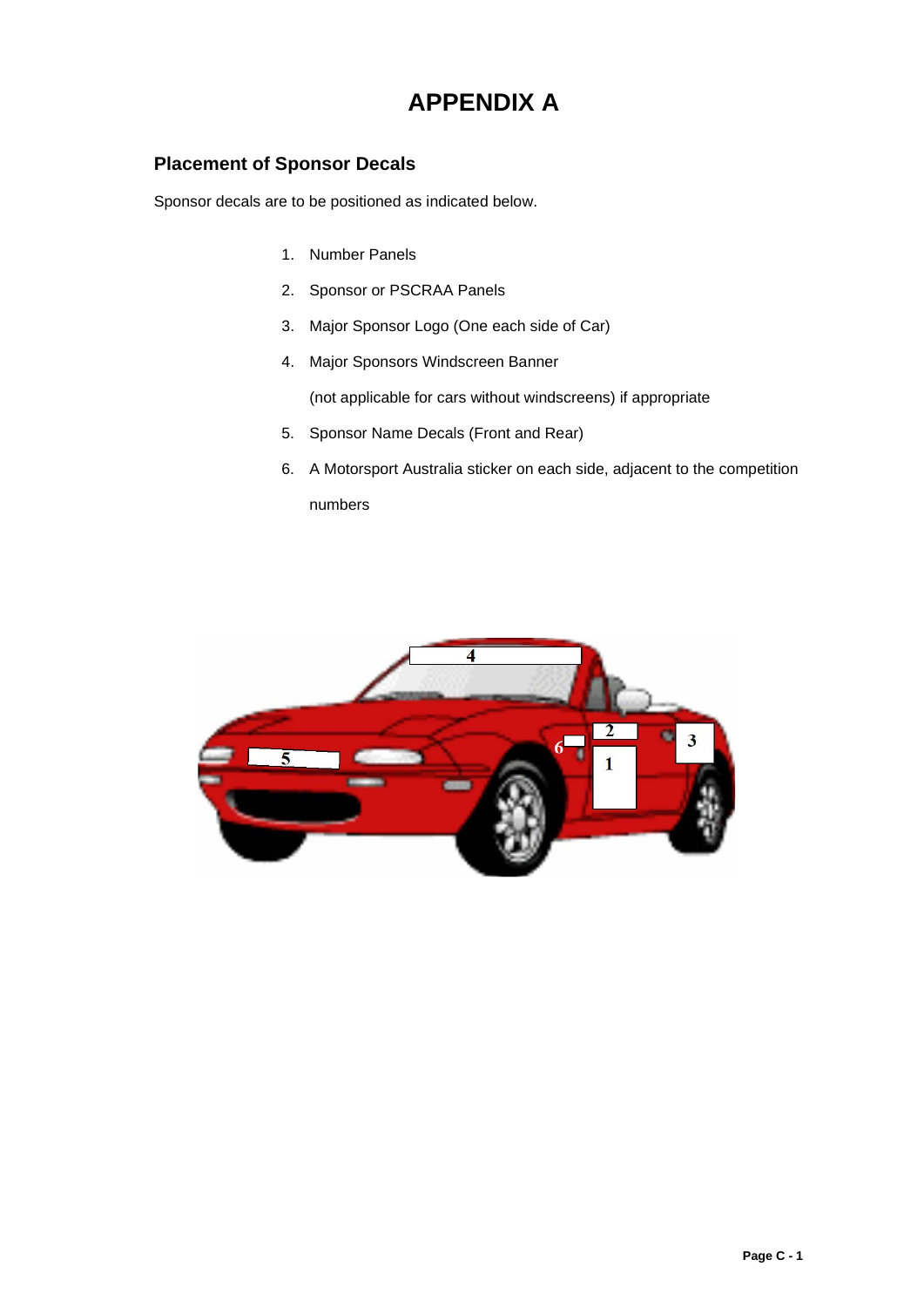## **APPENDIX B**

#### <span id="page-13-1"></span><span id="page-13-0"></span>**Class Minimum Lap Times for 2020**

The following table lists the minimum lap times for each track for each class as defined above in section 4.2 (a). Please refer to section 4.2 for full details on Class structures and minimum lap times.

|                 | <b>Bathurst</b> | <b>SMSP</b>       | Winton     | <b>Phillip</b> |  |
|-----------------|-----------------|-------------------|------------|----------------|--|
|                 |                 | <b>GP Circuit</b> |            | <b>Island</b>  |  |
| <b>Class GT</b> | No Minimum      | No Minimum        | No Minimum | No Minimum     |  |
| <b>Class A</b>  | No Minimum      | No Minimum        | No Minimum | No Minimum     |  |
| <b>Class B</b>  | 2:25            | 1:38              | 1:26       | 1:38           |  |
| <b>Class C</b>  | 2:35            | 1:43              | 1:30       | 1:44           |  |
| <b>Class F</b>  | N/A             | N/A               | N/A        | N/A            |  |